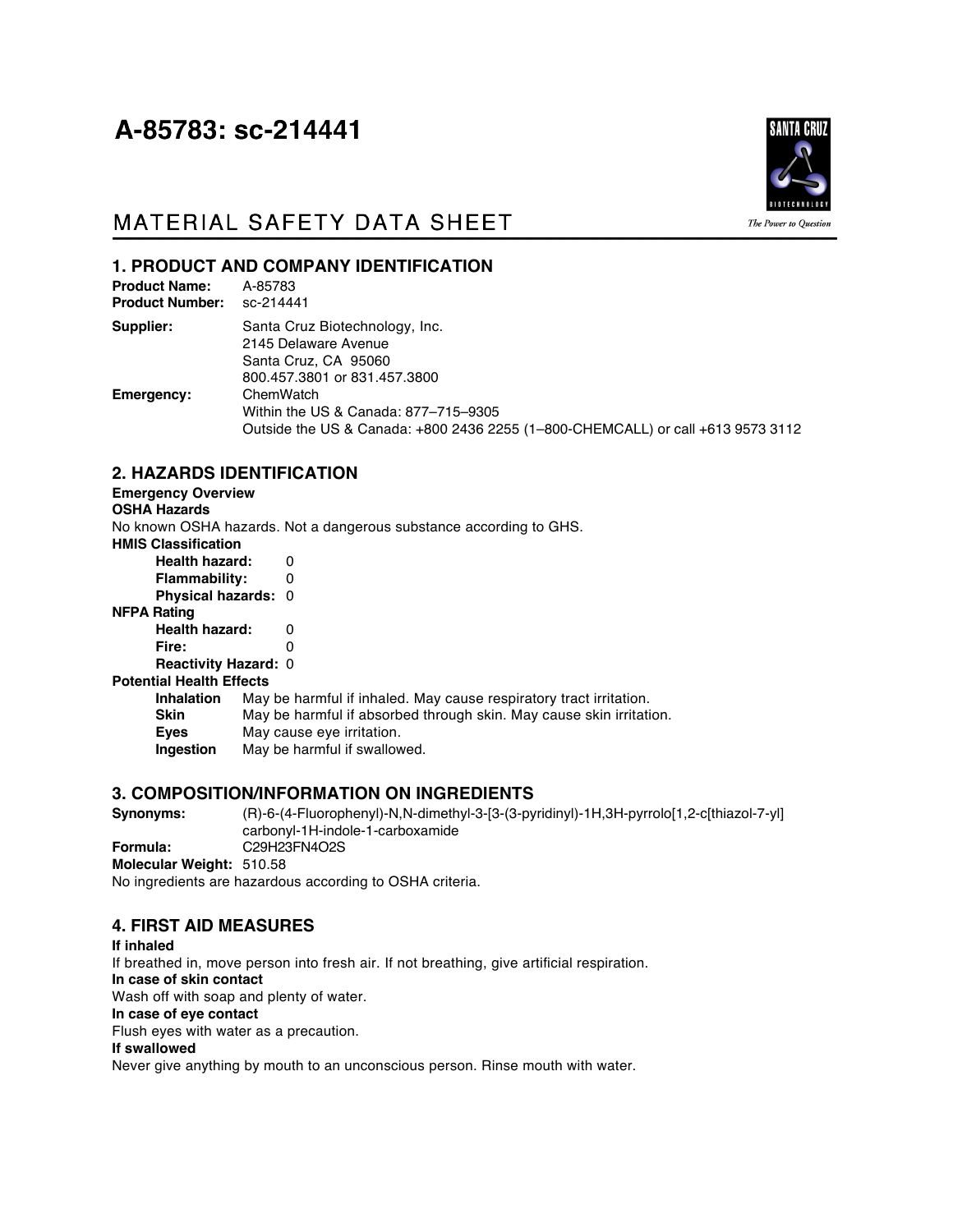## **5. FIREFIGHTING MEASURES**

#### **Suitable extinguishing media**

Use water spray, alcohol-resistant foam, dry chemical or carbon dioxide.

## **Special protective equipment for firefighters**

Wear self contained breathing apparatus for fire fighting if necessary.

#### **Hazardous combustion products**

Hazardous decomposition products formed under fire conditions – Carbon oxides, nitrogen oxides (NOx), Sulphur oxides, Hydrogen fluoride

## **6. ACCIDENTAL RELEASE MEASURES**

**Personal precautions** Avoid dust formation. Avoid breathing vapors, mist or gas. **Environmental precautions** Do not let product enter drains. **Methods and materials for containment and cleaning up** Sweep up and shovel. Keep in suitable, closed containers for disposal.

## **7. HANDLING AND STORAGE**

#### **Precautions for safe handling**

Provide appropriate exhaust ventilation at places where dust is formed. Normal measures for preventive fire protection.

## **Conditions for safe storage**

Keep container tightly closed in a dry and well-ventilated place.

#### **Recommended storage temperature:**

4°C. Light sensitive.

## **8. EXPOSURE CONTROLS/PERSONAL PROTECTION**

Contains no substances with occupational exposure limit values.

## **Personal protective equipment**

## **Respiratory protection**

Respiratory protection is not required. Where protection from nuisance levels of dusts are desired, use type N95 (US) or type P1 (EN 143) dust masks. Use respirators and components tested and approved under appropriate government standards such as NIOSH (US) or CEN (EU).

#### **Hand protection**

Handle with gloves. Gloves must be inspected prior to use. Use proper glove removal technique (without touching glove's outer surface) to avoid skin contact with this product. Dispose of contaminated gloves after use in accordance with applicable laws and good laboratory practices. Wash and dry hands.

#### **Eye protection**

Use equipment for eye protection tested and approved under appropriate government standards such as NIOSH (US) or EN 166(EU).

#### **Skin and body protection**

Choose body protection in relation to its type, to the concentration and amount of dangerous substances, and to the specific work-place. The type of protective equipment must be selected according to the concentration and amount of the dangerous substance at the specific workplace.

#### **Hygiene measures**

General industrial hygiene practice.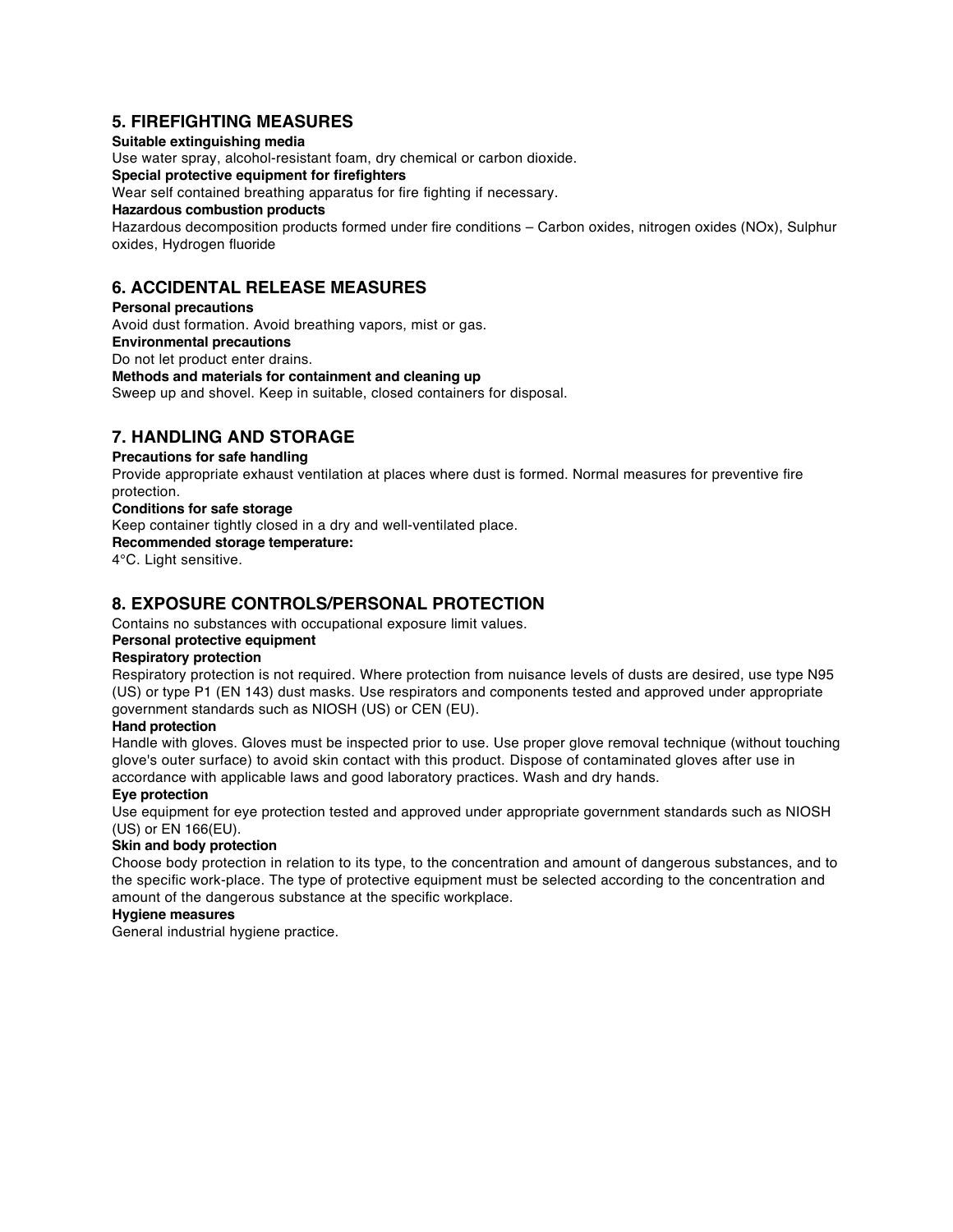## **9. PHYSICAL AND CHEMICAL PROPERTIES**

Form The Solid pH pH philometric philometric solid pH no data available pH no data available point pH no data available behind the Boiling point behind the Boiling point behind the Boiling point behind the Boiling point be Boiling point **no data available Fig. 1** Ignition temperature in a mo data available in Lower explosion limit in the data available Vapor pressure in the mo data available vapor explosion limit Vapor pressure explosion imit no data available Upper explosion limit Density no data available Water solubility insoluble Relative vapor density and data available controlled on the Odor controlled available controlled available Odor Threshold **no data available** evaporation rate no data available<br>Auto-ignition temperature no data available **Ratition coefficient** no data available Auto-ignition temperature no data available Melting/Freezing point range: 185.3 - 186.5°C- lit. n-octanol/water

## **10. STABILITY AND REACTIVITY**

**Chemical stability** Stable under recommended storage conditions. **Possibility of hazardous reactions** no data available **Conditions to avoid** no data available **Materials to avoid** Strong oxidizing agents **Hazardous decomposition products** Hazardous decomposition products formed under fire conditions – Carbon oxides, nitrogen oxides (NOx), Sulphur oxides, Hydrogen fluoride **Other decomposition products** no data available

## **11. TOXICOLOGICAL INFORMATION**

**Acute toxicity Oral LD50** no data available **Inhalation LC50** no data available **Dermal LD50** no data available **Other information on acute toxicity** no data available **Skin corrosion/irritation** no data available **Serious eye damage/eye irritation** no data available **Respiratory or skin sensitization** no data available **Germ cell mutagenicity** no data available **Carcinogenicity** IARC: No component of this product present at levels greater than or equal to 0.1% is identified as probable, possible or confirmed human carcinogen by IARC. ACGIH: No component of this product present at levels greater than or equal to 0.1% is identified as a carcinogen or potential carcinogen by ACGIH. NTP: No component of this product present at levels greater than or equal to 0.1% is identified as a known or anticipated carcinogen by NTP. OSHA: No component of this product present at levels greater than or equal to 0.1% is identified as a carcinogen or potential carcinogen by OSHA.

#### **Reproductive toxicity**

no data available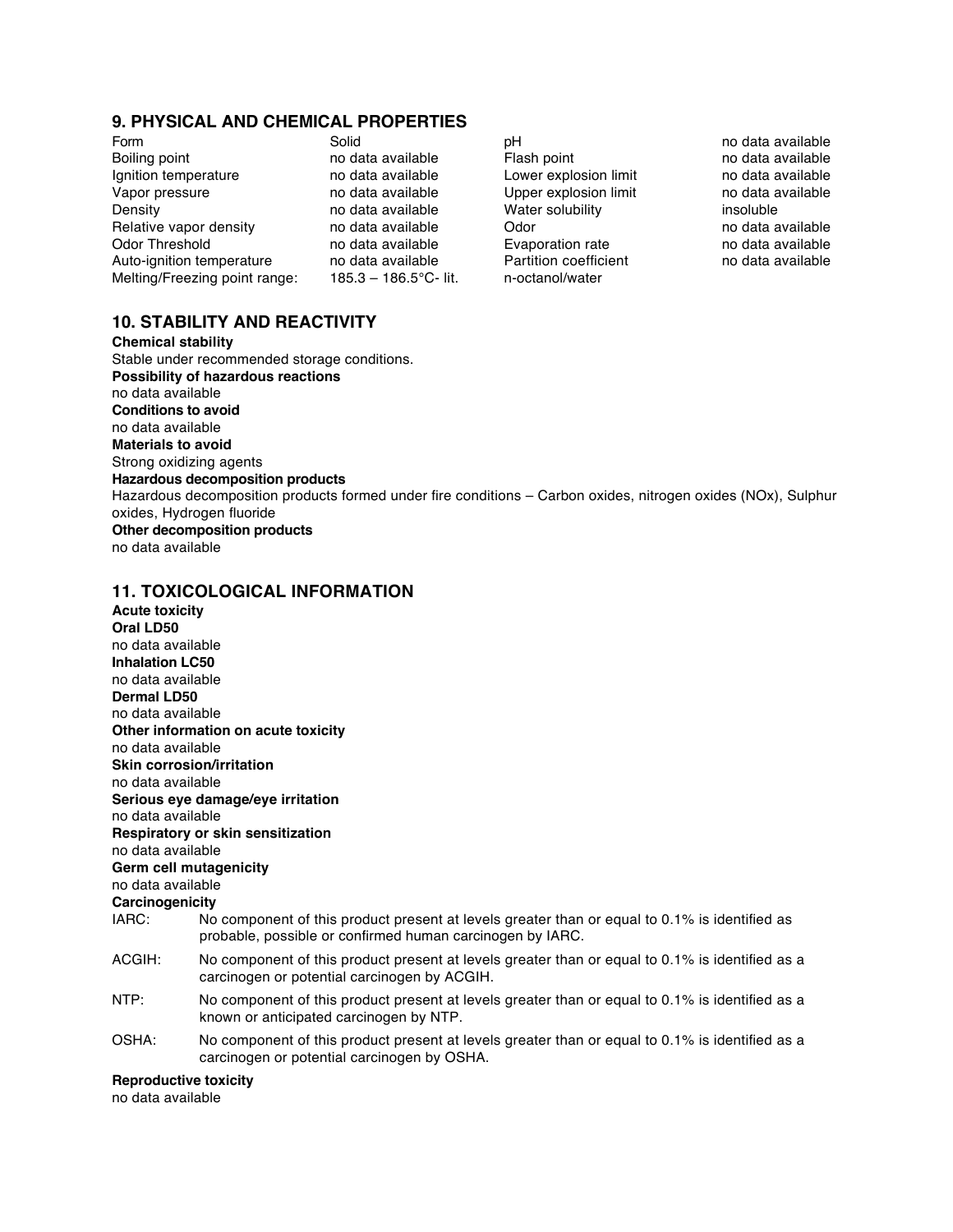**Teratogenicity** no data available **Specific target organ toxicity – single exposure (Globally Harmonized System)** no data available **Specific target organ toxicity – repeated exposure (Globally Harmonized System)** no data available **Aspiration hazard** no data available **Potential health effects Inhalation** May be harmful if inhaled. May cause respiratory tract irritation. **Ingestion** May be harmful if swallowed.<br>**Skin** May be harmful if absorbed to **Skin** May be harmful if absorbed through skin. May cause skin irritation. **Eyes** May cause eye irritation. **Signs and Symptoms of Exposure** To the best of our knowledge, the chemical, physical, and toxicological properties have not been thoroughly investigated. **Synergistic effects** no data available

**Additional Information** RTECS: Not available

## **12. ECOLOGICAL INFORMATION**

| Toxicity                         | Persistence and degradability |  |
|----------------------------------|-------------------------------|--|
| no data available                | no data available             |  |
| <b>Bioaccumulative potential</b> | <b>Mobility in soil</b>       |  |
| no data available                | no data available             |  |
| <b>PBT and vPvB assessment</b>   | Other adverse effects         |  |
| no data available                | no data available             |  |
|                                  |                               |  |

## **13. DISPOSAL CONSIDERATIONS**

**Product** Offer surplus and non-recyclable solutions to a licensed disposal company. **Contaminated packaging** Dispose of as unused product.

## **14. TRANSPORT INFORMATION**

**DOT (US) IMDG IATA** Not dangerous goods **Not dangerous goods** Not dangerous goods Not dangerous goods

## **15. REGULATORY INFORMATION**

**OSHA Hazards** No known OSHA hazards **SARA 302 Components** SARA 302: No chemicals in this material are subject to the reporting requirements of SARA Title III, Section 302. **SARA 313 Components** SARA 313: This material does not contain any chemical components with known CAS numbers that exceed the threshold (De Minimis) reporting levels established by SARA Title III, Section 313. **SARA 311/312 Hazards** No SARA Hazards **Massachusetts Right To Know Components** No components are subject to the Massachusetts Right to Know Act. **Pennsylvania Right To Know Components** CAS-No. 161395-33-1 **New Jersey Right To Know Components** A-85783 CAS-No. 161395–33–1